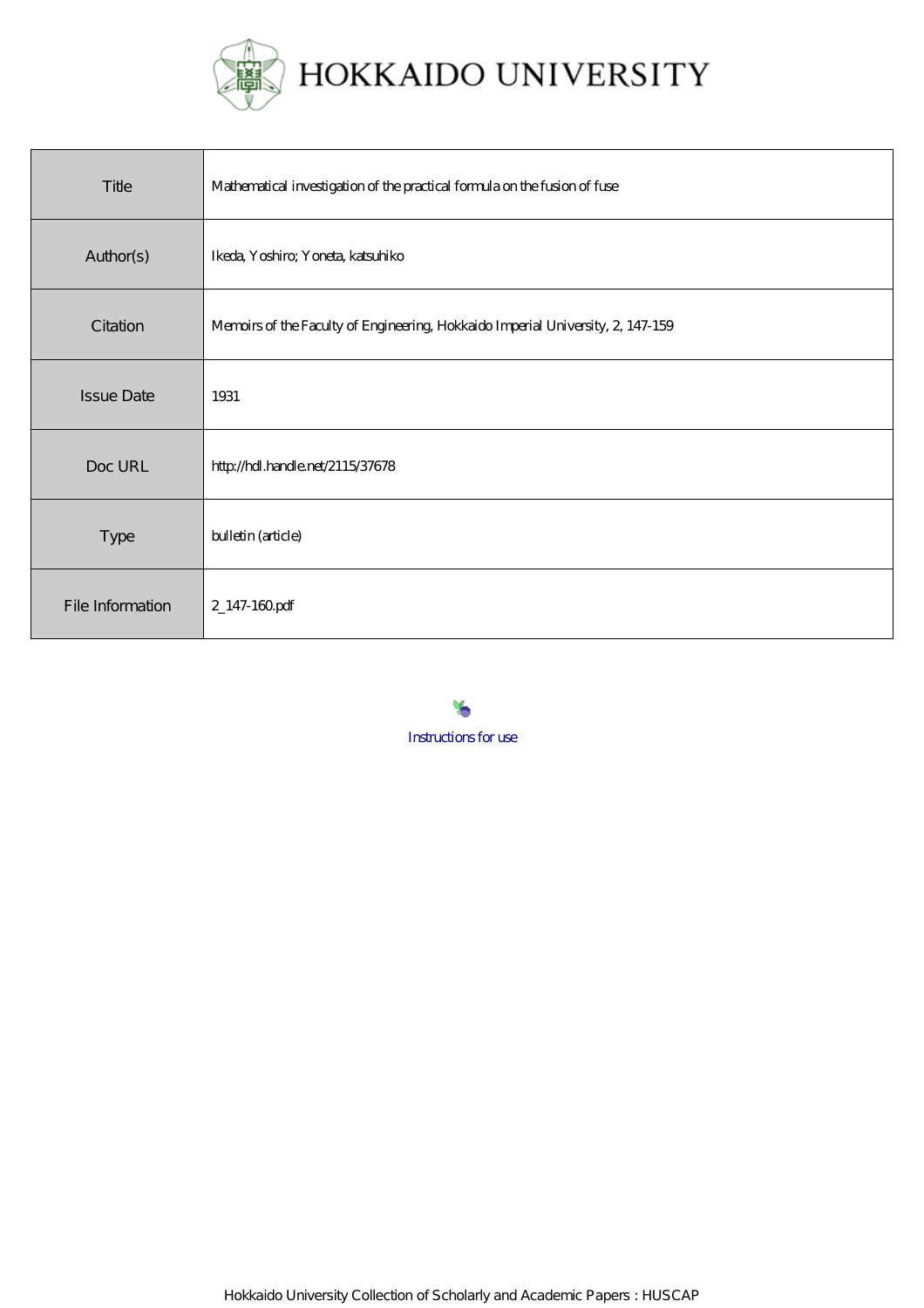# Mathematical Investigation of the Practical Formula on the Fusion of Fuse.

### **By**

Yoshiro IKEDA and Katsuhiko YONETA. (Received August 6, 1930.)

#### Introduction. I.

Although it seems as if there is nothing left to be discussed on the phenomena of fusion of fuse, it will not be insignificant to manifest the mathematical meaning of the practical formula for studying it in the wider range of application. For this reason, the authors have intended to solve the problem from the physico-mathematical standpoint. By fuse, we mean the fusible metal used to protect the conductors against excessive heating in consequence of too high currents. The fuses consist of wires or strips connected in the circuit which melt at a given predetermined current in consequence of the Joule's heat developed and thus break the circuit which is there by protected.

The dimensions of the fuse are dependent principally upon the strength of current, and the method of the mounting (openly or closed) besides which we can imagine many factors to be considered for determining the length and cross section of the fuses. Therefore it seems hardly possible to fix all these quantities by formula and they are usually estimated by the aid of the experimental results for normal conditions. In spite of these circumstances, we don't think that the phenomena which lead to the melting of a fuse are so complicated as to be incapable of a mathematical solution. For a theoretically complete calculation, it is necessary to take into account the absolute dimensions, the specific electric conductivity of the material, its temperature coefficient, the specific heat, the latent heat of fusion, specific gravity and specific heat-conductivity of the material, above all the constant of Newton's law of cooling, and the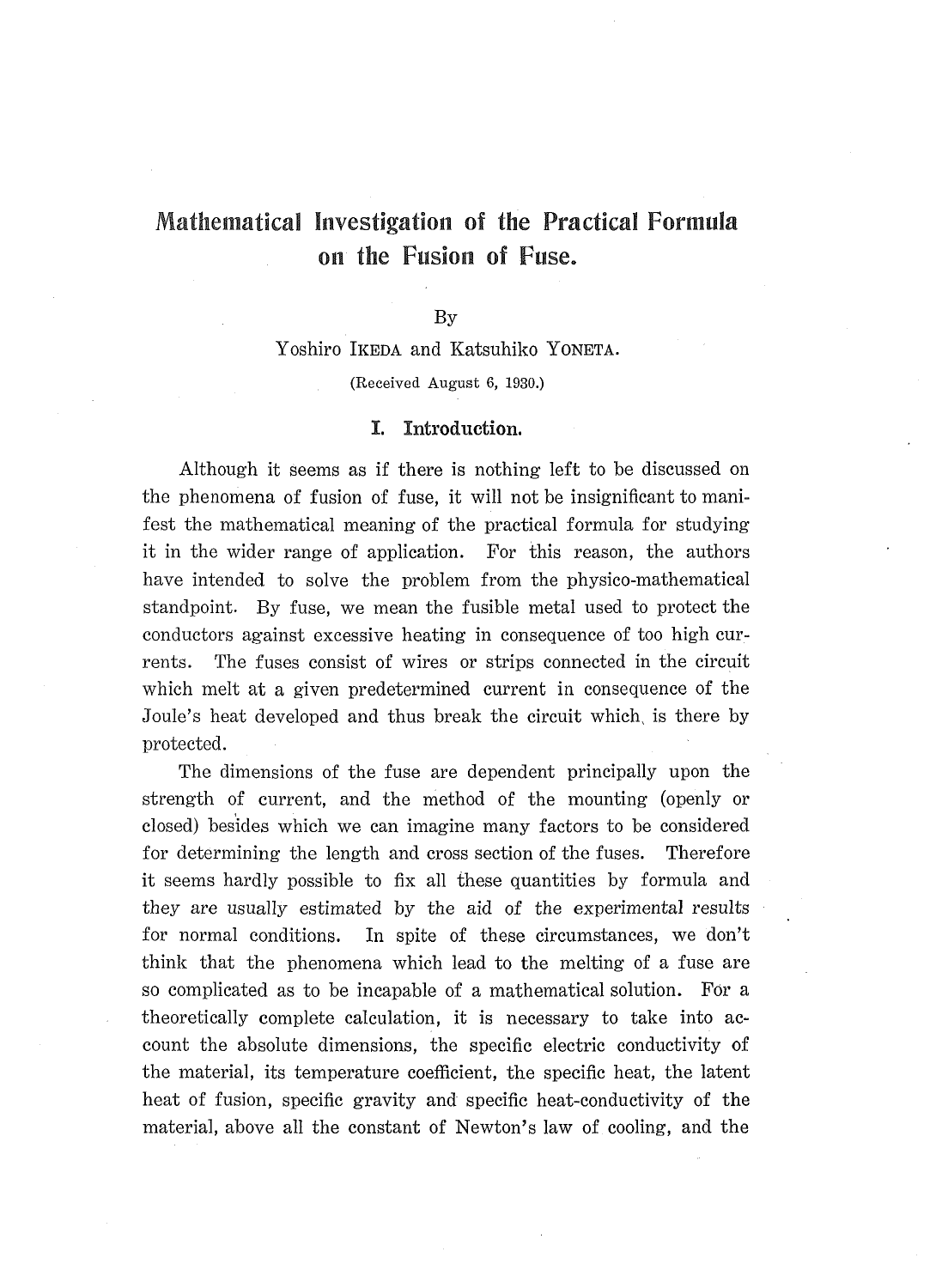position of the material (horizontal or vertical). All these conditions exeept the last can affect the melting of a fuse, while the last condition can produee thermo-elastic and mechanical effects. Firstly we have tried to estimate the infiuences of these conditions and have ascertained that the phenomena which lead to melting can be looked upon as a mathematical problem of heat eonduction of metal, in which heat develops, although at the moment of explosion or breaking the circuit, the mechanical condition can affect the explosion or breaking of the fuses very strongly.

 If the temperature is very high and near the melting point, the fuse become plastic and breaks on account of its own weight. For this reason it is evident that the breaking of the fuse may be greatly influenced by its position. If we enclosethe fuse in a silica tube and lay it horizontal, then the breaking can not occur even if the fuse is in a liquid state. On the other hand even if the temperature of the fuse reaches the melting point, it can not melt without the Iatent heat of fusion. But this correction ean be easily calculated.

### II. Practical Formula.

 The time necessary for reaching the melting point is given from the formula (91) in the preceding article.

$$
(1) \quad t = \frac{c w \pi^2 \rho^4}{\alpha r_{f0} I^2} \frac{1}{\frac{\epsilon \left(\frac{\pi^2}{l^2} + \frac{2h}{\rho}\right) \pi^2 \rho^4}{\alpha r_{f0} I^2}} \log \left[1 + \frac{\pi}{4} \alpha T_m \left(1 - \frac{\frac{\epsilon \left(\frac{\pi^2}{l^2} + \frac{2h}{\rho}\right) \pi^2 \rho^4}{\alpha r_{f0} I^2}\right)\right]}{\alpha r_{f0} I^2} \right].
$$

Putting

(2) 
$$
I_m^2 = \frac{\epsilon \left(\frac{\pi^2}{l^2} + \frac{2h}{\rho}\right) \pi^2 \rho^4 \pi T_m}{\gamma_{f0} (4 + \alpha \pi T_m)}
$$

we have

$$
t = \frac{cw\pi^2\rho^4}{\alpha r_{f0}I^2} \frac{1}{1-\left(\frac{I_m}{I}\right)^2\frac{4+a\pi T_m}{a\pi T_m}} \log\left[1+\frac{\pi}{4}aT_m\left\{1-\left(\frac{I_m}{I}\right)^2\frac{4+a\pi T_m}{a\pi T_m}\right\}\right],
$$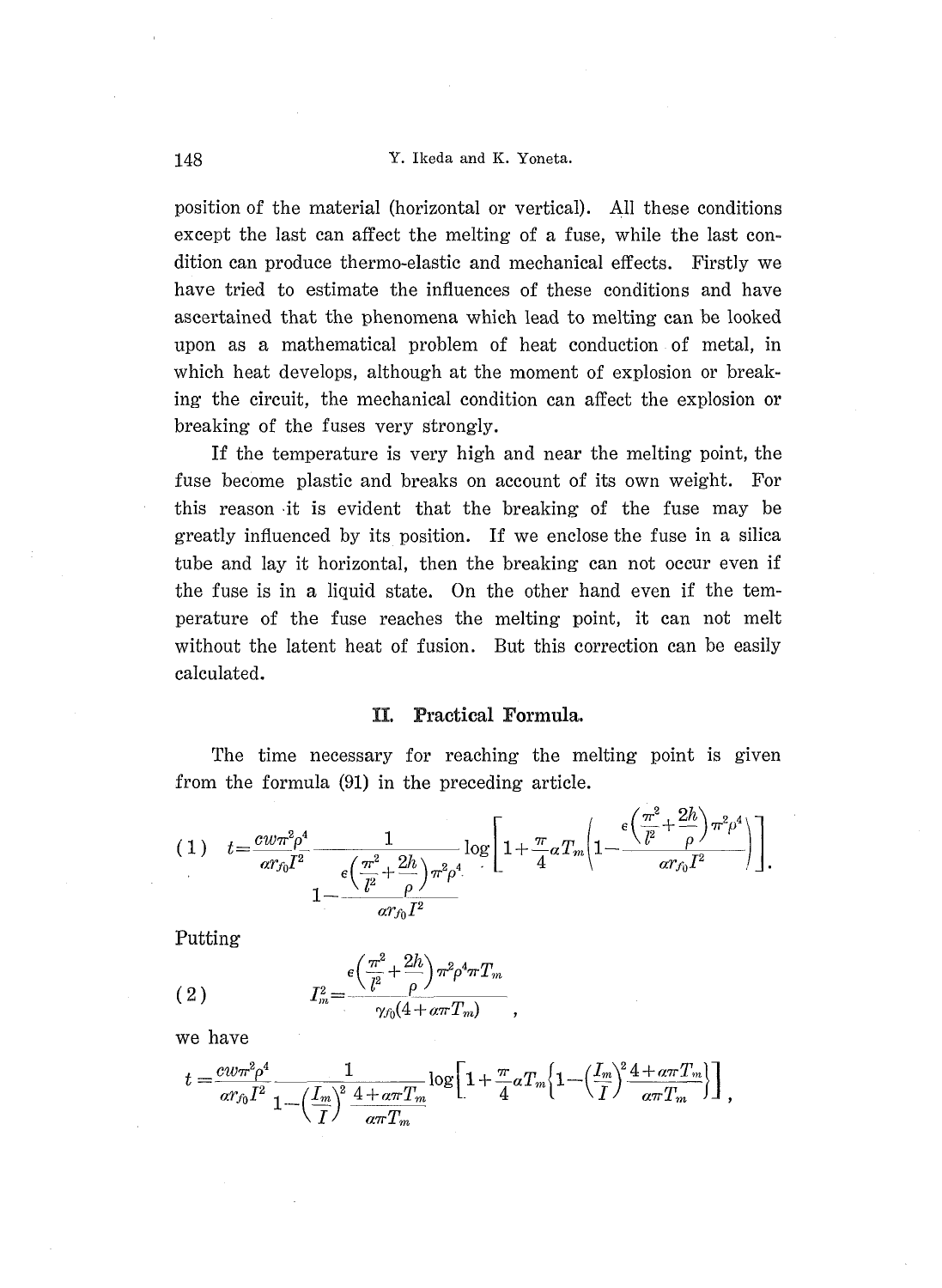Mathematical Investigation of the Practical Formula 149

$$
=\!\Big(\frac{\rho^4}{I_m^2}\!\Big)\!\frac{\Big(\!\frac{I_m}{I}\!\Big)^2 \!cw\pi^2}{\alpha r_{f0}\!\Big\{1\!-\!\Big(\!\frac{I_m}{I}\!\Big)^2\! \frac{4+\alpha\pi T_m}{\alpha\pi T_m}\!\Big\}\!\log\Big[\!\Big(1\!+\!\frac{\pi}{4}\alpha T_m\Big)\!\Big\{1\!-\!\Big(\!\frac{I_m}{I}\!\Big)^{\!2}\!\Big\}\Big]\,,
$$

$$
=\frac{r_{f_0}(4+a\pi T_m)}{\pi^3 \epsilon \left(\frac{\pi^2}{l^2}+\frac{2h}{\rho}\right) T_m a \gamma_{f0} \left\{1-\left(\frac{I_m}{I}\right)^2 \frac{4+a\pi T_m}{a\pi T_m}\right\}} \log \left[\left(1+\frac{\pi}{4}aT_m\right) \left\{1-\left(\frac{I_m}{I}\right)^2\right\}\right]
$$

$$
(3) \t t \left(\frac{\pi^2}{l^2} + \frac{2h}{\rho}\right) = \frac{\frac{cw}{\epsilon} \left(\frac{I_m}{I}\right)^2}{\frac{T_m \pi a}{4 + \alpha \pi T_m} - \left(\frac{I_m}{I}\right)^2} \log\left[\left(1 + \frac{\pi}{4} a T_m\right) \left\{1 - \left(\frac{I_m}{I}\right)^2\right\}\right].
$$

two formulae, Putting the following numerical values for Iead wire into these

(4)  $z = \frac{I}{I_m}$  $T_m{=}300$  (melting point of lead 327°C—room temperature 27°C)  $a\!=\!43\!\times\!10^{-4}$  $w = 11.3$  $c\!=\!0.031$  $_{\epsilon}{=}\,0.083$ 

we obtain the simple desirable formulae.

(5) 
$$
t\left(\frac{\pi^2}{l^2} + \frac{4h}{D}\right) = \frac{8.27}{z^2 - 1.98} \left[0.7 + \log{(z^2 - 1)} - \log{z^2}\right].
$$

(6) 
$$
I_m^2 = 1.17 \times 10^5 \left( \frac{\pi^2}{l^2} + \frac{4h}{D} \right) D^4.
$$

If  $I/I_m$  is great, the latent heat will be soon supplied, and the amount of the heat escape from the boundary during the interval will be negligibly small. Thus we might calculate the time necessary for supplying the latent heat under the assumption of adiabatic state.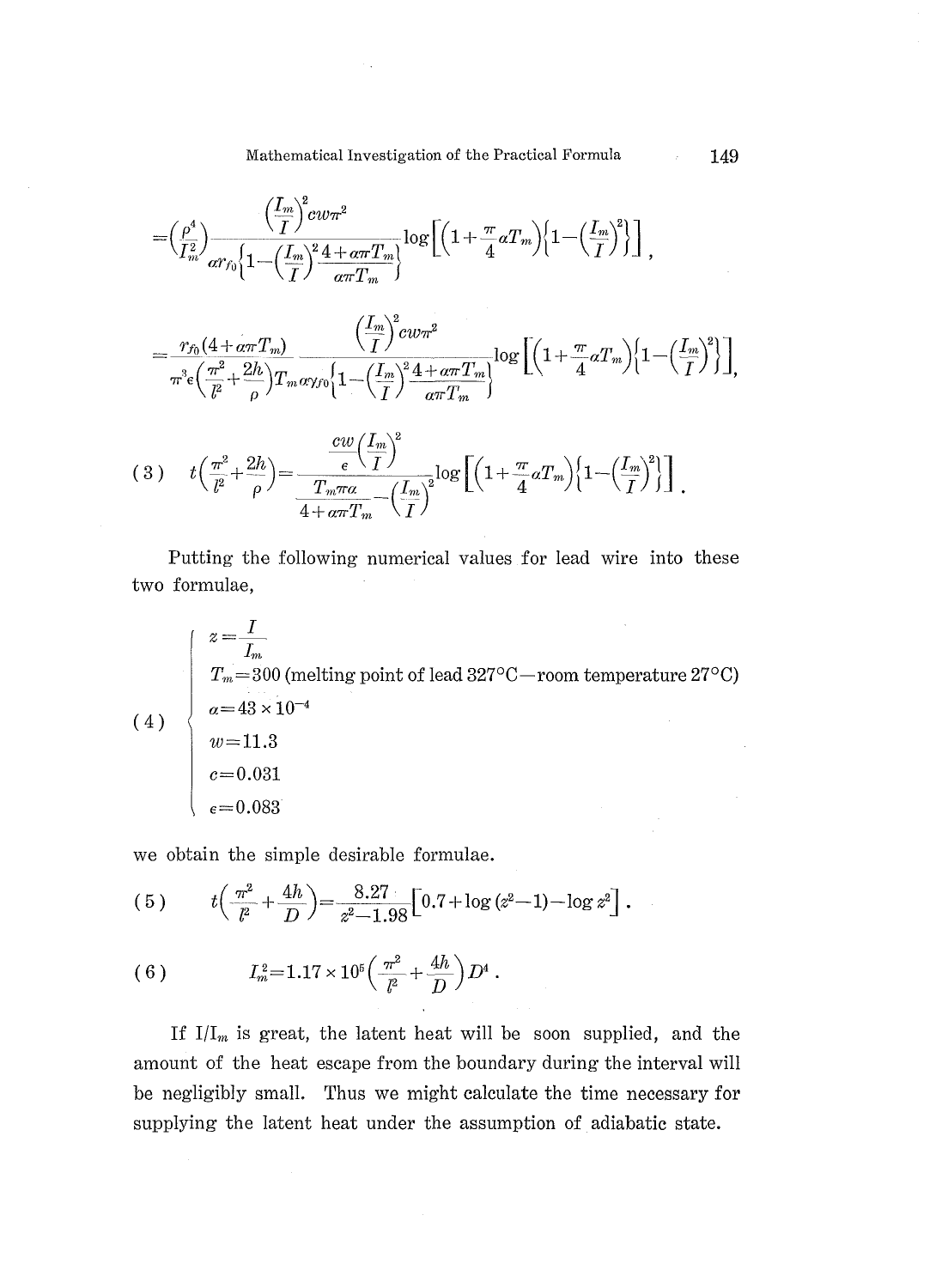150 Y. Ikeda and K. Yoneta

(7) 
$$
\frac{r_f I^2}{\pi^2 \rho^4} \frac{\pi \rho^2}{4 \cdot 2} t_{la} = \pi \rho^2 5w,
$$

$$
(1+a T_m) \frac{e\left(\frac{\pi^2}{l^2}+\frac{4h}{D}\right)\pi T_m}{4+a T_m \pi} \left(\frac{I}{I_m}\right)^2 t_{la} = 5w,
$$

(8) 
$$
\left(\frac{\pi^2}{l^2} + \frac{4h}{D}\right) t_{la} = \frac{w5}{\frac{\pi T_m e (1 + \alpha T_m)}{4 + \alpha \pi T_m} z^2}.
$$

For lead wire

(9) 
$$
\left(\frac{\pi^2}{l^2} + \frac{4h}{D}\right) t_{la} = \frac{2.52}{z^2} ,
$$

Therefore,

$$
(9)' \qquad \left(\frac{\pi^2}{l^2} + \frac{4h}{D}\right)t = \frac{8.27}{z^2 - 1.98} \left[0.7 + \log{(z^2 - 1)} - \log{z^2}\right] + \frac{2.52}{z^2}.
$$

But if  $I/I_m$  is not great enough, the heat flow into the surrounding medium from the boundary is considerable. In the limiting case of the minimum current, the temperature in the mid-point of the conductor is at the melting point, and the temperatures at both terminals are nearly equal to zero. Therefore, the heat fiow from boundary will be greatest in this case.

(10) 
$$
\frac{r_f I_m^2}{\pi^2 \rho^4} \frac{\pi \rho^2}{4.2} t' - \epsilon \frac{\partial T_m}{\partial z} \pi \rho^2 t' - h \epsilon T_m 2 \pi \rho t' = 0.
$$

The time  $t_{ia}$  necessary for obtaining the latent heat will be in the general case:

(11) 
$$
\frac{r_f I^2}{\pi^2 \rho^4} \frac{\pi \rho^2}{4.2} t_{la} - \epsilon \frac{\partial T_m}{\partial z} \pi \rho^2 t_{la} - h \epsilon T_m 2 \pi \rho t_{la} = \pi \rho^2 w 5.
$$

The heat flow into surrounding medium is smaller than that the above case, but it may be considered to be nearly equal when  $I/I_m$  is very great. Therefore, we may write as an approximation.

$$
\frac{r_f(I^2{-}I_m^2)}{\pi^2\rho^4.4.2}=\frac{w5}{t_{la}}\;.
$$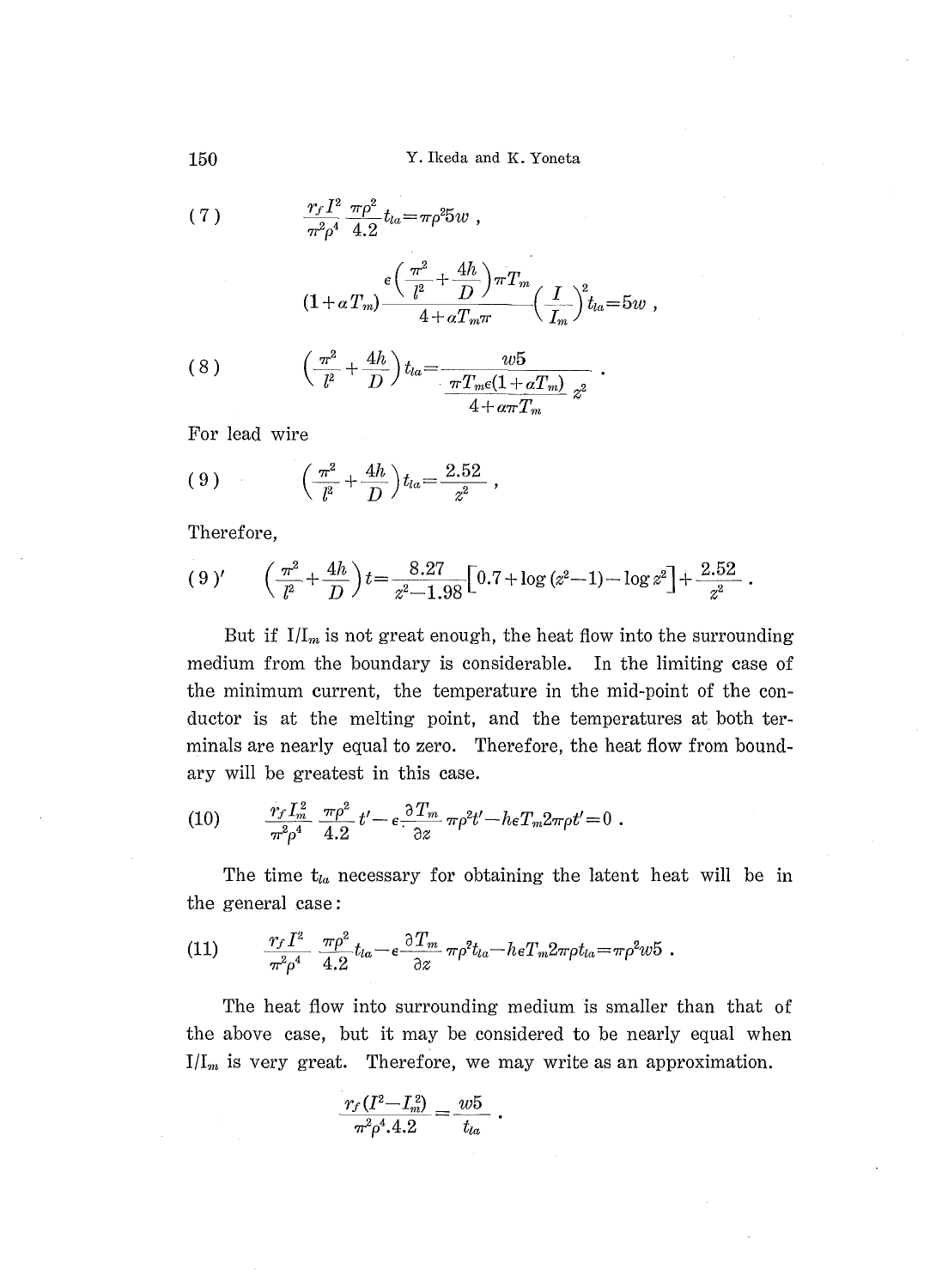Mathematical Investigation of the Practical Formula

,

(12) 
$$
\frac{r_{f_0}}{4.2\pi^2\rho^4} = \frac{\epsilon \left(\frac{\pi^2}{l^2} + \frac{2h}{\rho}\right)\pi T_m}{4 + \alpha \pi T_m} \frac{1}{L_m^2}
$$

(13) 
$$
\left(\frac{\pi^2}{l^2} + \frac{4h}{D}\right) t_{la} = \frac{w5}{\frac{\pi T_m \epsilon (1 + aT_m)}{4 + a\pi T_m} (z^2 - 1)}
$$

For lead wire:

(14) 
$$
\left(\frac{\pi^2}{l^2} + \frac{4h}{D}\right) t_{la} = \frac{2.52}{z^2 - 1}.
$$

Therefore,

$$
(14)' \qquad \left(\frac{\pi^2}{l^2} + \frac{4h}{D}\right)t = \frac{8.27}{z^2 - 1.98} \Big[0.7 + \log{(z^2 - 1)} - \log{z^2}\Big] + \frac{2.52}{z^2 - 1} \; .
$$

If the form and material of terminals are given, the terminal temperature will be calculated by the integro-differential equation. On the other hand, if the temperature at the terminals is given, say  $\psi$ , then the temperature will be given from (48) in the preceding paper.

(15) 
$$
T_m = \frac{4}{\pi} \frac{d^2}{a^2 \left(\frac{\pi^2}{l^2} + \frac{2h}{\rho}\right) - b^2} + \frac{a^2 \frac{4\pi}{l^2} \psi}{a^2 \left(\frac{\pi^2}{l^2} + \frac{2h}{\rho}\right) - b^2}
$$

$$
a^2 \left(\frac{\pi^2}{l^2} + \frac{2h}{\rho}\right) T_m - \frac{4\pi}{l^2} \psi a^2 = d^2 \left(1 + \frac{\pi}{4} a T_m\right) \frac{4}{\pi}.
$$

Putting

(16) 
$$
d^{2} = \left(\frac{I_{mc}}{I_{m}}\right)^{2} \frac{T_{m}a^{2}\left(\frac{\pi^{2}}{l^{2}} + \frac{2h}{\rho}\right)}{\left(1 + \frac{\pi}{4}aT_{m}\right)} \frac{\pi}{4},
$$

we get

$$
\Big\{1-\Big(\frac{I_{mc}}{I_m}\Big)^{\!2}\Big\}\Big(\frac{\pi^2}{l^2}+\frac{2h}{\rho}\Big)\!=\!\frac{4\pi^2}{\pi l^2}\,\frac{\psi}{T_m}\;,
$$

,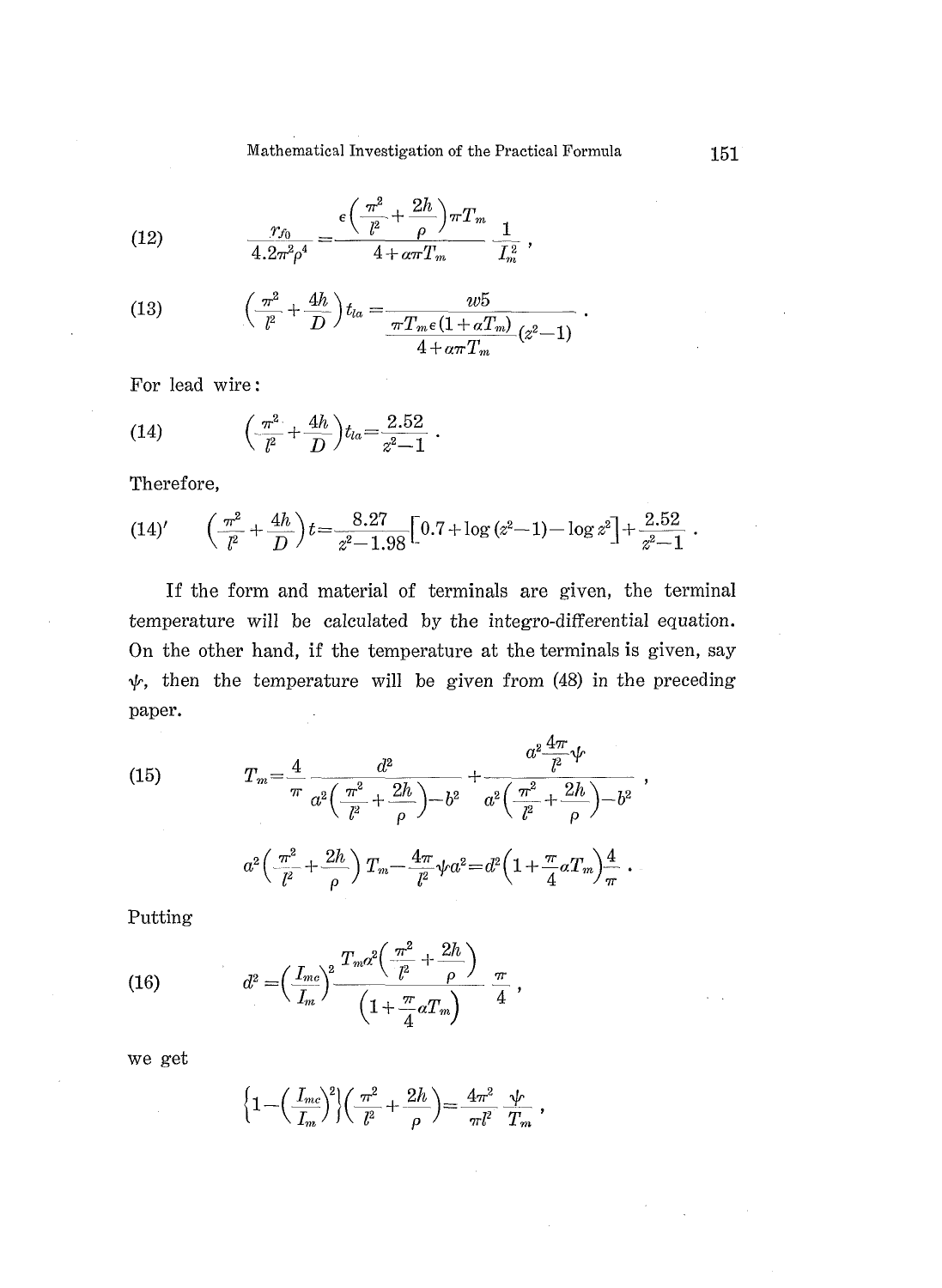152 Y. Ikeda and K. Yoneta

$$
1 - \left(\frac{I_{mc}}{I_m}\right)^2 = \frac{4}{\pi} \frac{1}{1 + \frac{2h}{\rho} \frac{l^2}{\pi^2}} \frac{\psi}{T_m},
$$

$$
\left(\frac{I_{mc}}{I_m}\right)^2 = 1 - \frac{4}{\pi} \frac{1}{1 + \frac{2h}{\rho} \frac{l^2}{\pi^2}} \frac{\psi}{T_m},
$$

$$
I_{mc} = I_m \left(1 - \frac{2}{\pi} \frac{1}{1 + \frac{2h}{\rho} \frac{l^2}{\pi^2}} \frac{\psi}{T_m}\right).
$$

Thus, we may use the formula  $(9)$  in the case where t is small and the formula  $(14)$  in the case where t is great. In the intermediate case, the time curve will be plotted between the curves traced according to the formulae (9)' and (14)'. Fortunately as the difference of the two eurves is very small, we need not trouble about the inexactitude of the intermediate case. As an example, the curve for lead wire is shown in Fig. 2.

The constant  $h$  of the Newton's law is considered to be due to the radiation, convection and conduetion. When the wire or strip is thin, the heat fiow caused by eonvection predominates against conduetion and radiation. In fact, from the law of Similarity (Ahnlichkeitsgesetz) it follows that the convection is inversely proportional to the dimension (here radius principally).

Therefore,  $h$  may be written

$$
h\!=\!\frac{A}{D}+B\;.
$$

From the preliminary experiments of minimum current (the fuse is laid horizontally), we have determined the constants  $A$  and  $B$  for lead wire by making use of the formula (2).

> $A=0.001$ ,  $B=0.0059$ .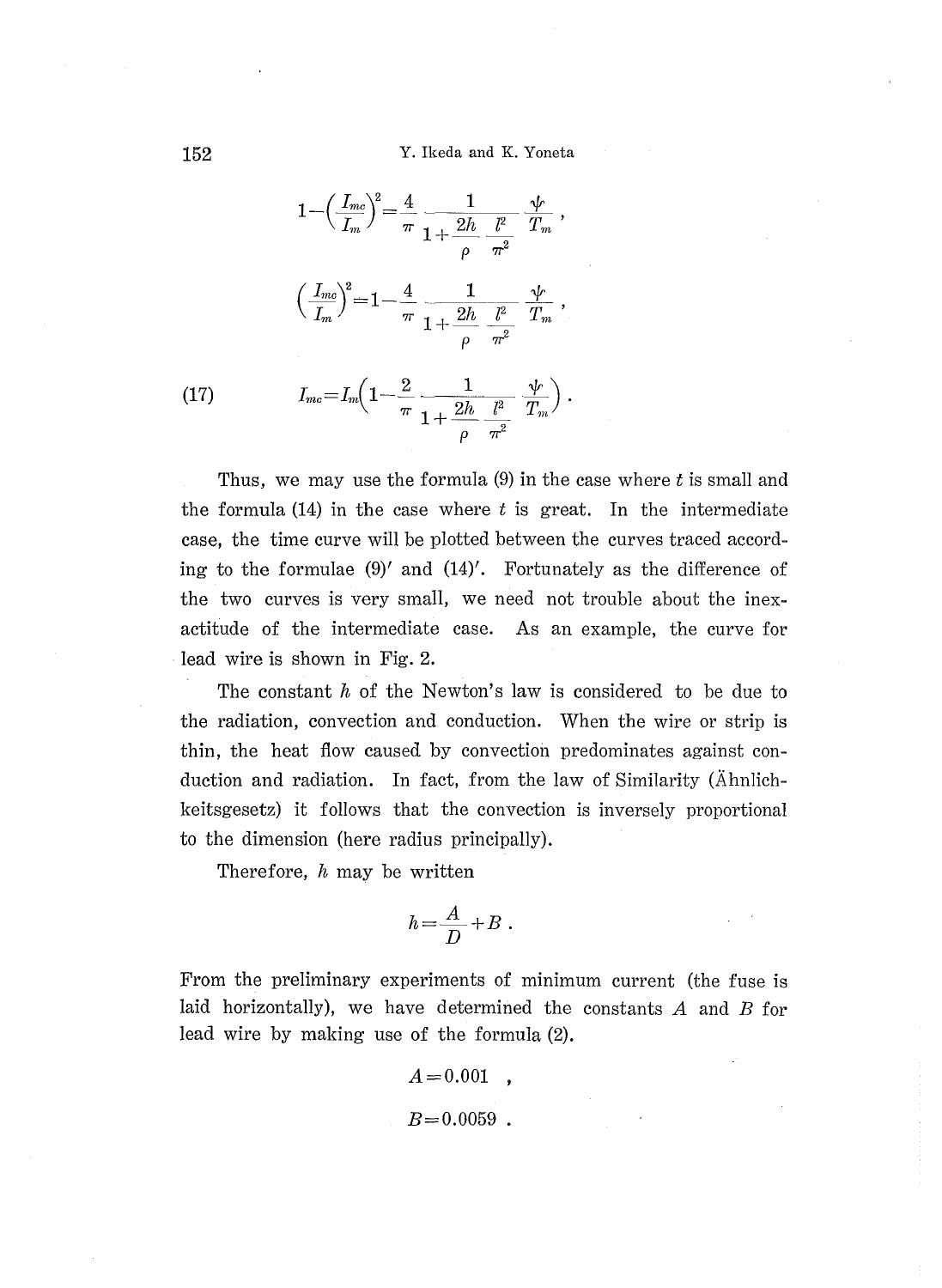## III. Numerical Example.

For the first, we have tried to investigate only the case where the time necessary for fusion is very small, by taking an oscillogram of the current and potential at that moment, as shown in Fig. 1. From (88) of the preceding paper and (7),

 $t\hspace{-0.3ex}=\hspace{-0.3ex}\frac{\pi^2 D^4 w c}{\alpha r_{f_0}l^2 16}\hspace{0.2ex}\Big[\log\left(1\hspace{-0.5ex}+\hspace{-0.5ex} \alpha T_m\right)\hspace{-0.5ex}+\hspace{-0.5ex}\frac{5a}{c\left(1\hspace{-0.5ex}+\hspace{-0.5ex} \alpha T_m\right)}\hspace{-0.5ex}\Big]\hspace{0.2ex}.\hspace{0.2ex}$ 



Fig. 1.

For lead wire used in this experiment.

$$
D=0.11,
$$
  
\n $w=11.3,$   
\n $r_{f0}=20.6\times10^{-6},$   
\n $c=0.031,$   
\n $a=43\times10^{-4},$   
\n $T_m=327$ -room temperature 17°C. ,  
\n=310°C. .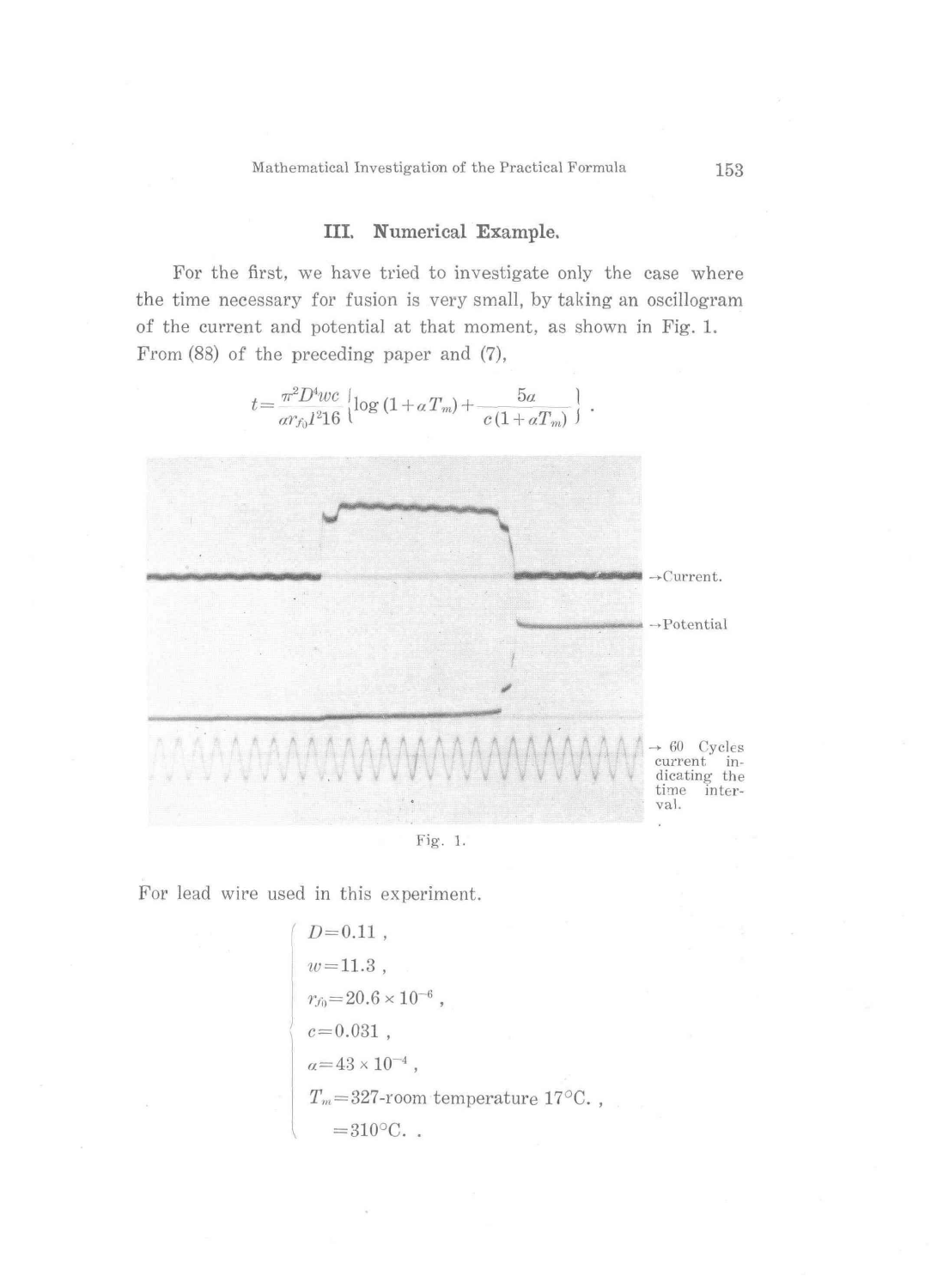$$
D^{4} = 0.000146
$$
,  
\n
$$
1 + \alpha T_{m} = 2.34
$$
,  
\n
$$
\log (1 + \alpha T_{m}) = .850
$$
,  
\n
$$
\frac{5\alpha}{c (1 + \alpha T_{m})} = 0.296
$$
,  
\n
$$
\log (1 + \alpha T_{m}) + \frac{5\alpha}{c (1 + \alpha T_{m})} = 1.146
$$
,  
\n
$$
\frac{\pi^{2} D^{4} \nu c}{\alpha r_{0} 16} = 1.5 \times 10^{3}
$$
,  
\n
$$
t = 1.72 \times 10^{3} \frac{1}{I^{2}}
$$
,  
\n
$$
I = 100 \text{ Amp.}
$$
  
\n
$$
t_{\text{cal}} = 0.172 \text{ (sec.)}
$$
  
\n
$$
t_{\text{obs}} = \frac{\text{number of waves}}{60}
$$
,  
\n
$$
10.5 - 0.175 \text{ (sec.)}
$$

 Several years ago, Mr. Kudo published a paper (Researehes of the Electrotechnical Laboratory of Department of Communications of Japan No. 67) on this problem and explained the phenomena in detail. By taking advantage of his data, we have confirmed that our simple formula can be applied in the general case of fusion of fuse. The numerical calculation for lead wire is shown in the following.

 $60$ 

In order to compare with our formula, we have summarized the experimental results of the various lengths and diameters of th fuses in Fig. 3 with  $\sqrt{\pi^2 + 4h}$  as abscribed perception of current as ordinate. The curve shows the calculated one, which is the same as shown in Fig. 2. It will be easily seen that it coincides with the observed values.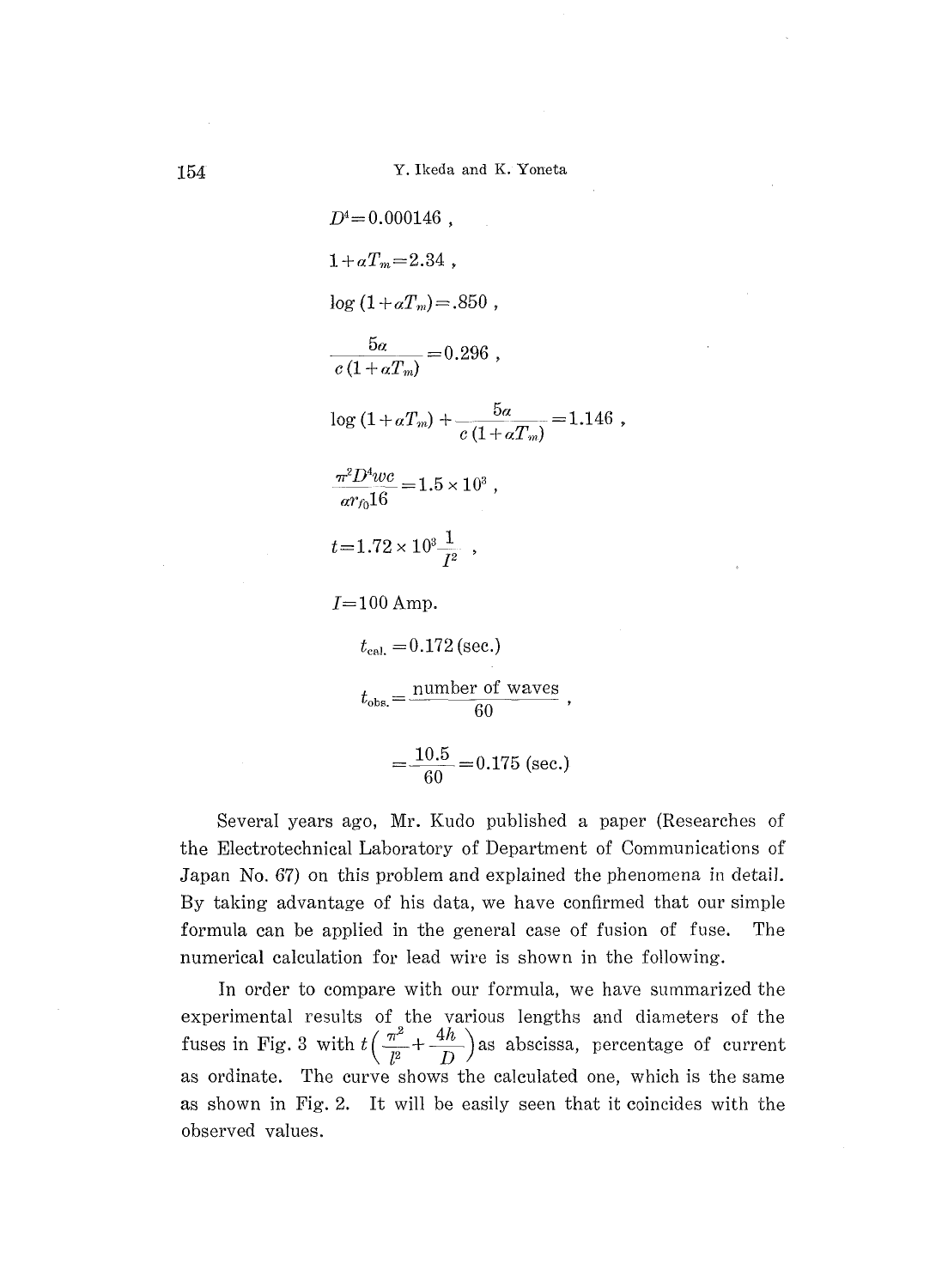

Mathematical Investigation of the Practical Formula

155

Fig. 3.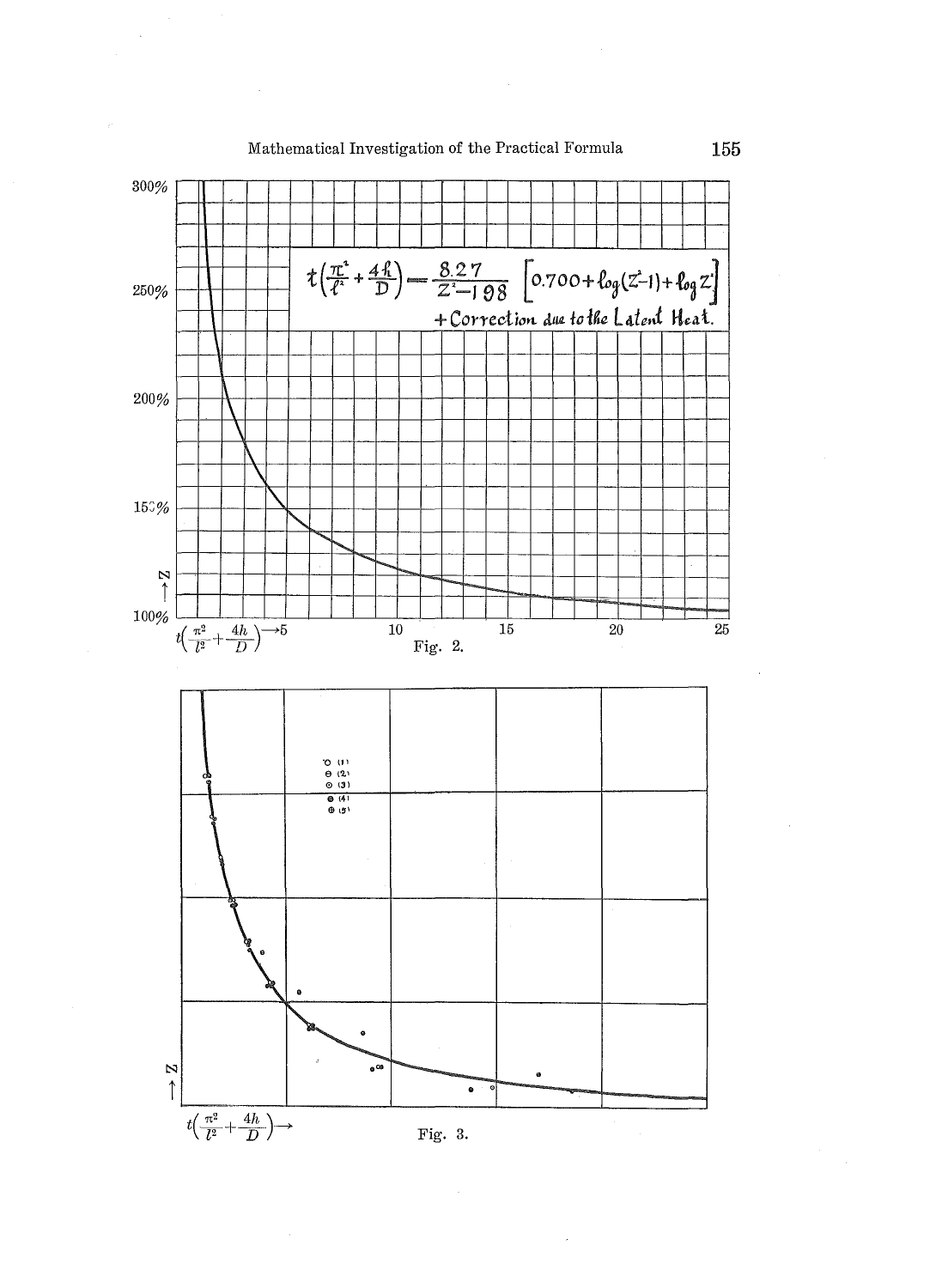| Number of groups<br>of the experiment | D       |       | $h = \frac{0.001}{D} + 0.0059$ | 4h<br>$\overline{D}$ | $\frac{\pi^2}{l^2} + \frac{4h}{D}$ |
|---------------------------------------|---------|-------|--------------------------------|----------------------|------------------------------------|
|                                       | 0.08382 | 10.16 | 0.0178                         | 0.850                | 0.948                              |
| (2)                                   | 0.08382 | 5.08  | 0.0178                         | 0.850                | 1.243                              |
| $\left( 3\right)$                     | 0.19812 | 10.16 | 0.0107                         | 0.215                | 0.313                              |
| $\left( 4\right)$                     | 0.19812 | 5.08  | 0.0107                         | 0.215                | 0.6085                             |
| (5)                                   | 0.3165  | 10.16 | 0.0091                         | 0.114                | 0.212                              |

TABLE I. The Amount of  $\frac{\pi^2}{l^2} + \frac{4h}{D}$ 

| Table II. | Temperature rise of terminals |  |  |  |
|-----------|-------------------------------|--|--|--|
|-----------|-------------------------------|--|--|--|

| Number of groups<br>of the experiment | Temperature rise of<br>terminals in $\mathrm{^{\circ}C}$ | $\frac{\psi \text{ Temperature rise}}{300} \times 100\text{ }\%\text{}$ |
|---------------------------------------|----------------------------------------------------------|-------------------------------------------------------------------------|
|                                       | 14.2                                                     | 4.7                                                                     |
| $\left( 2\right)$                     | 18.3                                                     | 6.2                                                                     |
| $\left(3\right)$                      | 35                                                       | 11.8                                                                    |
| (4)                                   | 14                                                       | 4.5                                                                     |
| (5)                                   | 21                                                       | 7.0                                                                     |

TABLE III. Minimum current for melting the fuse.

| Number of<br>groups of<br>the experi-<br>ment | Cal. Min. Cur. when $\psi = 0$<br>$I_m = \sqrt{1.17 \times 10^5 \left(\frac{\pi^2}{l^2} + \frac{4h}{D}\right) D^4}$ | Cal. Min. Cur. with<br>correction due to $\psi$<br>$I_{mc} = I_m \left(1 - \frac{2}{\pi}\right)$<br>$\times$ $\frac{1}{1+\frac{4h}{D}\frac{l^2}{\pi^2}}$<br>$\frac{\Psi}{T_m}$ | $I_{m \, {\rm obs.}}$ | $\frac{I_{m\,\rm obs.}}{I_m}$ |
|-----------------------------------------------|---------------------------------------------------------------------------------------------------------------------|--------------------------------------------------------------------------------------------------------------------------------------------------------------------------------|-----------------------|-------------------------------|
| (1)                                           | 7.42                                                                                                                | 7.4                                                                                                                                                                            | 7.3                   | 0.98                          |
| (2)                                           | 8.45                                                                                                                | 8.38                                                                                                                                                                           | 8.2                   | 0.97                          |
| (3)                                           | 23.85                                                                                                               | 23.4                                                                                                                                                                           | 23.8                  | 0.995                         |
| (4)                                           | 33.00                                                                                                               | 32.6                                                                                                                                                                           | 32.5                  | 0.985                         |
| (5)                                           | 50.00                                                                                                               | 49.0                                                                                                                                                                           | 49.3                  | 0.985                         |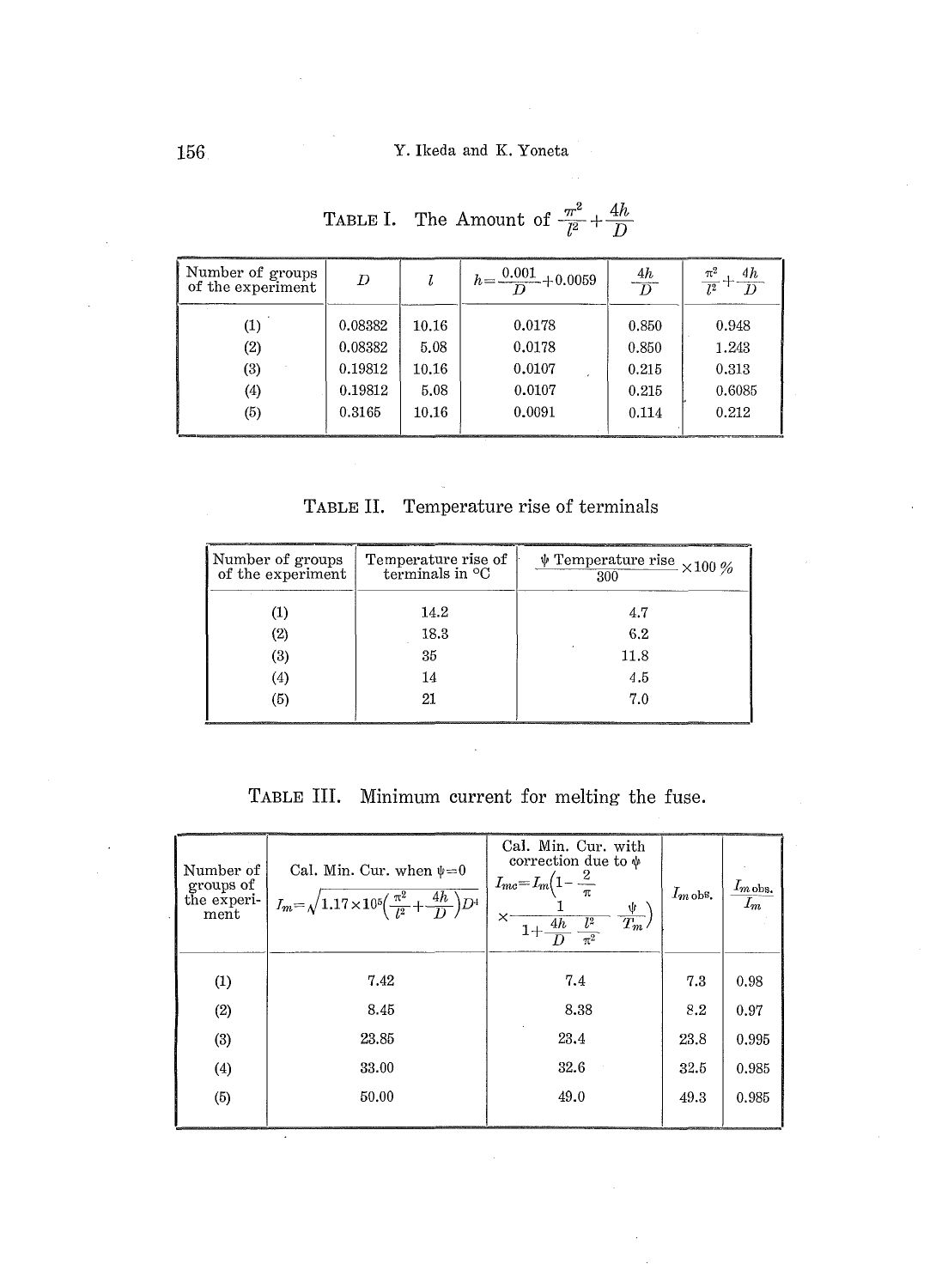| in $%$<br>$I_{m \, \rm obs.}$          | $\frac{1}{I_m}$ in $\%$                | 4h<br>$\pi^2$<br>Ţ2<br>$= 0.948 t$       | t obtained from the<br>curve in Fig. 2.  | $t_{obs.}$             |
|----------------------------------------|----------------------------------------|------------------------------------------|------------------------------------------|------------------------|
| 110<br>120<br>140<br>160<br>180<br>200 | 108<br>118<br>137<br>157<br>177<br>196 | 20.2<br>12.0<br>6.6<br>4.3<br>3.1<br>2.4 | 21.3<br>12.6<br>6.9<br>4.5<br>3.2<br>2.5 | 26<br>14<br>4.5<br>3.2 |

TABLE IV. Time necessary for fusion of the first group.  $(1)$  group  $\ddot{\phantom{a}}$ 

 $t_{\text{obs}}\left(\frac{\pi^2}{l^2} + \frac{4h}{D}\right)$  is plotted in Fig. 3. with the notation  $\bigcirc$ .

TABLE V. Time necessary for fusion of the second group.

| (2) | group |
|-----|-------|
|-----|-------|

| $\frac{1}{I_{m}$ obs.                  | $\frac{1}{I_m}$ in %                       | 4h<br>$\pi^2$<br>$=1.243 t$              | t obtained from the<br>curve in Fig. 2.      | $\tau_{\rm obs.}$ |
|----------------------------------------|--------------------------------------------|------------------------------------------|----------------------------------------------|-------------------|
| 110<br>120<br>140<br>160<br>180<br>200 | 106.5<br>116.2<br>136<br>155<br>174<br>194 | 23.0<br>13.8<br>6.8<br>4.5<br>3.3<br>2.5 | 18.5<br>11.1<br>5.45<br>3.61<br>2.65<br>2.01 | 26<br>4.5<br>3.1  |

 $t_{\rm obs}\left(\frac{\pi^2}{l^2}+\frac{4h}{D}\right)$  is plotted in Fig. 3. with the notation  $\ominus$ .

TABLE VI. Time necessary for fusion of the third group.  $(3)$  group.

| $\frac{1}{I_{m \text{obs}}}$ in % | $\frac{1}{I_m}$ in %. | 4h<br>π"<br>$\overline{I^2}$<br>$= 0.313 t$ | t obtained from the<br>curve in Fig. 2. | $t_{\rm obs.}$ |
|-----------------------------------|-----------------------|---------------------------------------------|-----------------------------------------|----------------|
| 110                               | 109.5                 | 19                                          | 60.5                                    | 46             |
| 120                               | 119.5                 | 11.1                                        | 35.4                                    | 30             |
| 140                               | 139.4                 | 6.1                                         | 19.5                                    | 19.5           |
| 160                               | 159.3                 | 4.2                                         | 13.4                                    | 13.5           |
| 180                               | 179.1                 | 3.0                                         | 9.55                                    | 10.0           |
| 200                               | 199.0                 | 2.3                                         | 7.3                                     | 7.6            |
| 220                               | 219.0                 | 1.85                                        | 5.9                                     | 6.0            |
| 240                               | 238.8                 | 1.5                                         | 4.8                                     | 4.6            |
| 260                               | 258.6                 | 1.3                                         | 4.15                                    | 4.0            |

 $t_{\text{obs}}\left(\frac{\pi^2}{l^2} + \frac{4h}{D}\right)$  is plotted in Fig. 3. with the notation  $\odot$ .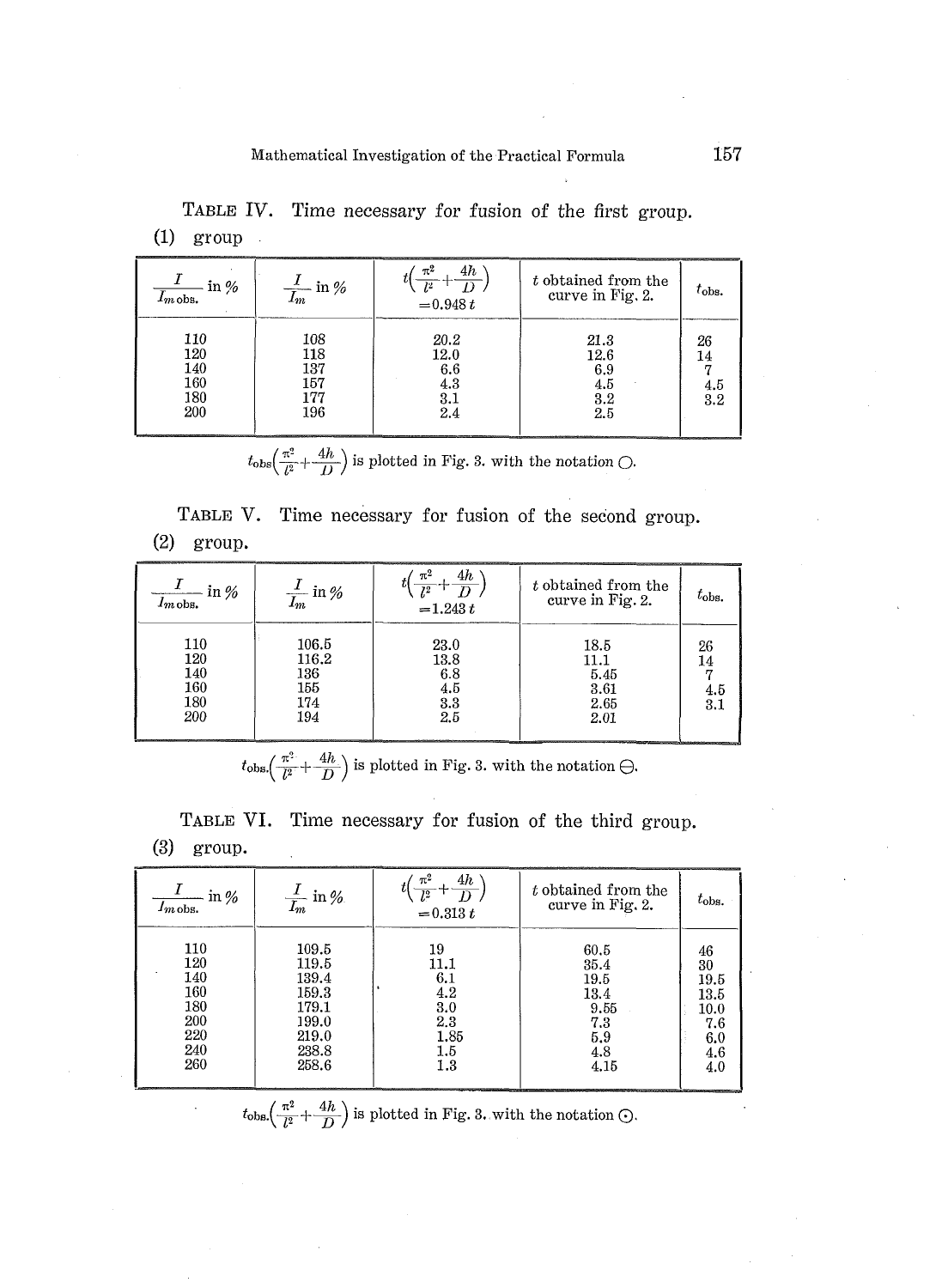| $\frac{1}{I_{m} \text{obs.}}$ in % | $\frac{1}{I_m}$ in % | 4h<br>$\pi^2$<br>$\overline{l^2}$<br>D<br>$= 0.6085 t$ | t obtained from the<br>curve in Fig. 2. | $t_{obs.}$ |
|------------------------------------|----------------------|--------------------------------------------------------|-----------------------------------------|------------|
| 110                                | 108                  | 19.0                                                   | 31.2                                    | 31         |
| 120                                | 118                  | 11.8                                                   | 19.6                                    | 19         |
| 140                                | 138                  | 6.3                                                    | 10.4                                    | 10         |
| 160                                | 158                  | 4.3                                                    | 7.0                                     |            |
| 180                                | 175                  | 3.2                                                    | 5.2                                     |            |
| 200                                | 197                  | 2.6                                                    | 4.2                                     |            |
|                                    |                      |                                                        |                                         |            |

TABLE VII. Time necessary for fusion of the fourth group.  $(4)$  group.

 $t_{\text{obs}}\left(\frac{\pi^2}{l^2} + \frac{4h}{D}\right)$  is plotted in Fig. 3. with the notation  $\circledast$ .

TABLE VIII. Time necessary for fusion of the fifth group.  $(5)$  group.

| $\frac{1}{I_{m \text{obs}}}$ in % | $\frac{I}{I_m}$ in % | 4h<br>$\pi^2$<br>$= 0.212 t$ | t obtained from the<br>curve in Fig. 2. | $t_{\rm obs.}$ |
|-----------------------------------|----------------------|------------------------------|-----------------------------------------|----------------|
| 110.                              | 108                  | 20.5                         | 97                                      | 65             |
| 120                               | 118                  | 11.5                         | 54                                      | 43             |
| 140                               | 138                  | 6.3                          | 29.7                                    | 27             |
| 160                               | 158                  | 4.3                          | 20.3                                    | 20             |
| 180                               | 175                  | 3.2                          | 15.1<br>$\epsilon$                      | 15             |
| 200                               | 197                  | 2.6                          | 12.3                                    | 12             |
| 220                               | 217                  | 1.9                          | 8.95                                    | 9              |
| 240                               | 236                  | 1.5                          | 7.1                                     | 7.2            |
| 260                               | 256                  | 1.3                          | 6.1                                     | 6              |

 $t_{\text{obs}}\left(\frac{\pi^2}{l^2} + \frac{4h}{D}\right)$  is plotted in Fig. 3. with the notation  $\bigoplus$ .

#### Summary. IV.

From the theoretical calculation, we have obtained the minimum current for fusion of the fuse:

(2) 
$$
I_m^2 = \frac{\epsilon \left(\frac{\pi^2}{l^2} + \frac{4h}{D}\right) \pi^2 D^4 \pi T_m}{16 \ r_{f_0} (4 + \alpha \pi T_m)}
$$